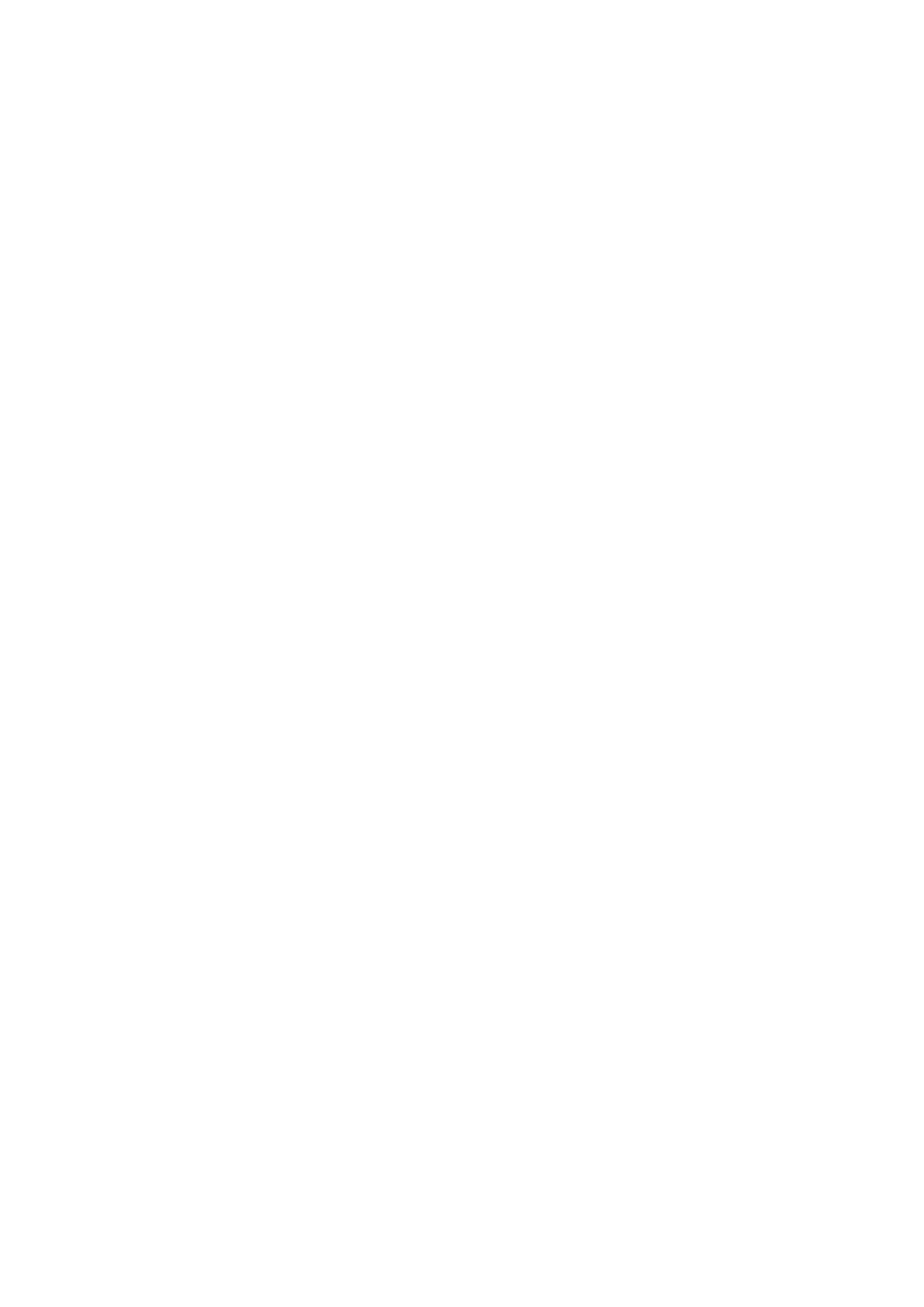| <b>DISTRICT: Dolpa</b> | [62]             | V.D.C./MUNICIPALITY: Bhijer<br>[1] |               |     |
|------------------------|------------------|------------------------------------|---------------|-----|
| <b>WARD</b>            | <b>HOUSEHOLD</b> | <b>POPULATION</b>                  |               |     |
|                        |                  | <b>TOTAL</b>                       | <b>FEMALE</b> |     |
|                        | a                | 50                                 | 22            | 28  |
| ົ                      |                  | 42                                 | 22            | 20  |
| 3                      |                  | 38                                 | 21            |     |
|                        | 6                | 29                                 | 15            | 14  |
| 5                      | 9                | 39                                 | 19            | 20  |
| 6                      | 8                | 39                                 | 19            | 20  |
|                        |                  | 28                                 | 12            | 16  |
| 8                      | 10               | 50                                 | 26            | 24  |
| 9                      | 30               | 131                                | 62            | 69  |
| <b>TOTAL</b>           | 93               | 446                                | 218           | 228 |

| <b>DISTRICT: Dolpa</b><br>[62] |                  | V.D.C./MUNICIPALITY: Chharka<br>[2] |                   |               |
|--------------------------------|------------------|-------------------------------------|-------------------|---------------|
| <b>WARD</b>                    | <b>HOUSEHOLD</b> |                                     | <b>POPULATION</b> |               |
|                                |                  | <b>TOTAL</b>                        | <b>MALE</b>       | <b>FEMALE</b> |
|                                | 10               | 73                                  | 35                | 38            |
| 2                              | 12               | 88                                  | ΔΔ                |               |
| 3                              | 15               | 107                                 | 55                | 52            |
|                                | 13               | 71                                  | 31                | 40            |
| 5                              |                  | 89                                  | 47                | 42            |
| 6                              | 22               | 117                                 | 54                | 63            |
|                                | 5                | 32                                  | 19                | 13            |
| 8                              |                  | 82                                  | 35                | 47            |
| 9                              | 20               | 87                                  | 43                | 44            |
| <b>TOTAL</b>                   | 119              | 746                                 | 363               | 383           |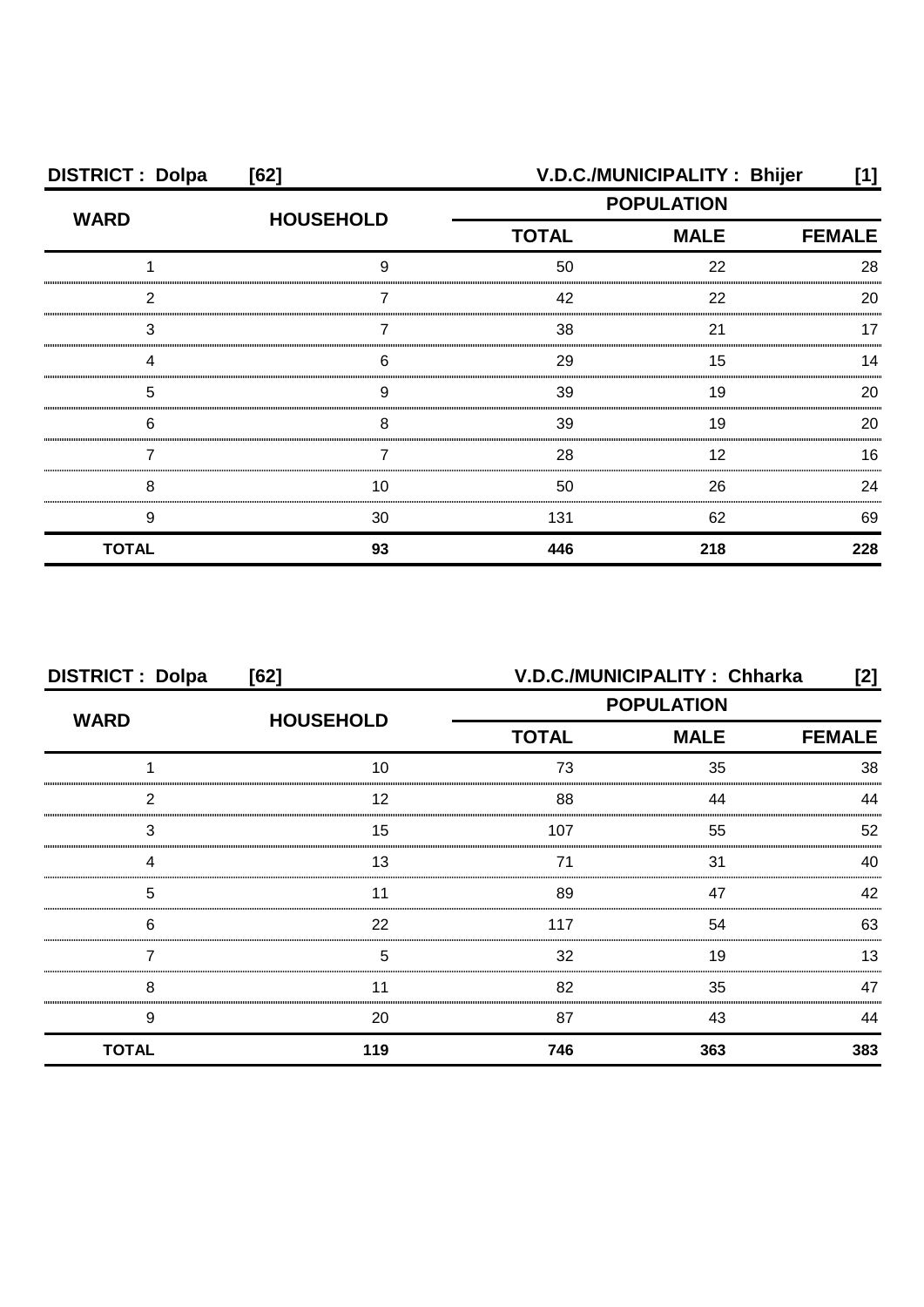| <b>DISTRICT: Dolpa</b> | [62]             | V.D.C./MUNICIPALITY: Dho<br>[3] |                   |               |
|------------------------|------------------|---------------------------------|-------------------|---------------|
| <b>WARD</b>            | <b>HOUSEHOLD</b> |                                 | <b>POPULATION</b> |               |
|                        |                  | <b>TOTAL</b><br><b>MALE</b>     |                   | <b>FEMALE</b> |
|                        | 27               | 97                              | 40                | 57            |
| ◠                      | 21               | 81                              | 36                | 45            |
| З                      | 22               | 113                             | 48                | 65            |
|                        | 16               | 63                              | 26                | 37            |
| 5                      | 20               | 84                              | 38                | 46            |
| 6                      | 24               | 122                             | 60                | 62            |
|                        | 27               | 113                             | 55                | 58            |
| 8                      | 29               | 136                             | 61                | 75            |
| 9                      | 26               | 114                             | 53                | 61            |
| <b>TOTAL</b>           | 212              | 923                             | 417               | 506           |

| <b>DISTRICT: Dolpa</b><br>[62] |                  | V.D.C./MUNICIPALITY: Dunai<br>[4] |             |               |
|--------------------------------|------------------|-----------------------------------|-------------|---------------|
| <b>WARD</b>                    | <b>HOUSEHOLD</b> | <b>POPULATION</b>                 |             |               |
|                                |                  | <b>TOTAL</b>                      | <b>MALE</b> | <b>FEMALE</b> |
|                                | 351              | 1,112                             | 608         | 504           |
| 2                              | 49               | 258                               | 124         | 134           |
| 3                              | 42               | 195                               | 90          | 105           |
|                                | 25               | 122                               | 59          | 63            |
| 5                              | 51               | 191                               | 93          | 98            |
| 6                              | 37               | 179                               | 83          | 96            |
|                                | 28               | 131                               | 70          | 61            |
| 8                              | 69               | 320                               | 159         | 161           |
| 9                              | 20               | 84                                | 41          | 43            |
| <b>TOTAL</b>                   | 672              | 2,592                             | 1,327       | 1,265         |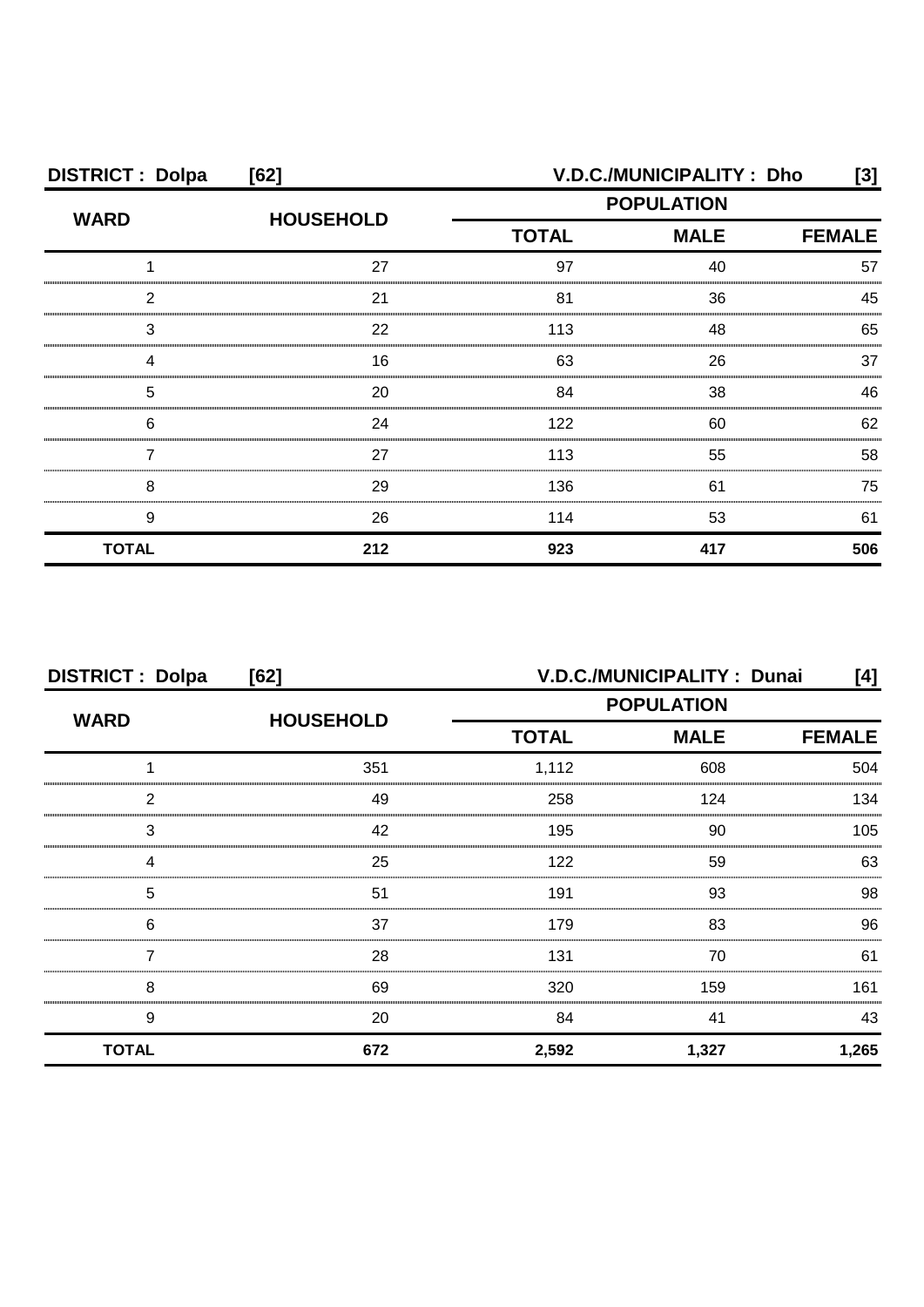| <b>DISTRICT: Dolpa</b> | [62]             | V.D.C./MUNICIPALITY: Jufal                                                                 |       |               |
|------------------------|------------------|--------------------------------------------------------------------------------------------|-------|---------------|
| <b>WARD</b>            | <b>HOUSEHOLD</b> | <b>POPULATION</b><br><b>MALE</b><br><b>TOTAL</b><br>412<br>208<br>248<br>117<br>266<br>131 |       |               |
|                        |                  |                                                                                            |       | <b>FEMALE</b> |
|                        | 108              |                                                                                            |       | 204           |
| 2                      | 52               |                                                                                            |       | 131           |
| З                      | 55               |                                                                                            |       | 135           |
|                        | 43               | 180                                                                                        | 92    | 88            |
| 5                      | 58               | 212                                                                                        | 100   | 112           |
| 6                      | 44               | 206                                                                                        | 112   | 94            |
|                        | 46               | 202                                                                                        | 93    | 109           |
| 8                      | 63               | 298                                                                                        | 144   | 154           |
| 9                      | 53               | 255                                                                                        | 111   | 144           |
| <b>TOTAL</b>           | 522              | 2,279                                                                                      | 1,108 | 1,171         |

| <b>DISTRICT: Dolpa</b><br>[62] |                  | V.D.C./MUNICIPALITY : Kaigaun<br>[6] |     |               |
|--------------------------------|------------------|--------------------------------------|-----|---------------|
| <b>WARD</b>                    | <b>HOUSEHOLD</b> | <b>POPULATION</b>                    |     |               |
|                                |                  | <b>TOTAL</b><br><b>MALE</b>          |     | <b>FEMALE</b> |
|                                | 16               | 64                                   | 39  | 25            |
| າ                              | 16               | 76                                   | 35  | 41            |
| 3                              | 20               | 96                                   | 48  | 48            |
|                                | 18               | 68                                   | 27  | 41            |
| 5                              |                  | 55                                   | 25  | 30            |
| 6                              | 13               | 67                                   | 29  | 38            |
|                                | 14               | 76                                   | 41  | 35            |
| 8                              | 42               | 238                                  | 107 | 131           |
| 9                              | 27               | 139                                  | 74  | 65            |
| <b>TOTAL</b>                   | 177              | 879                                  | 425 | 454           |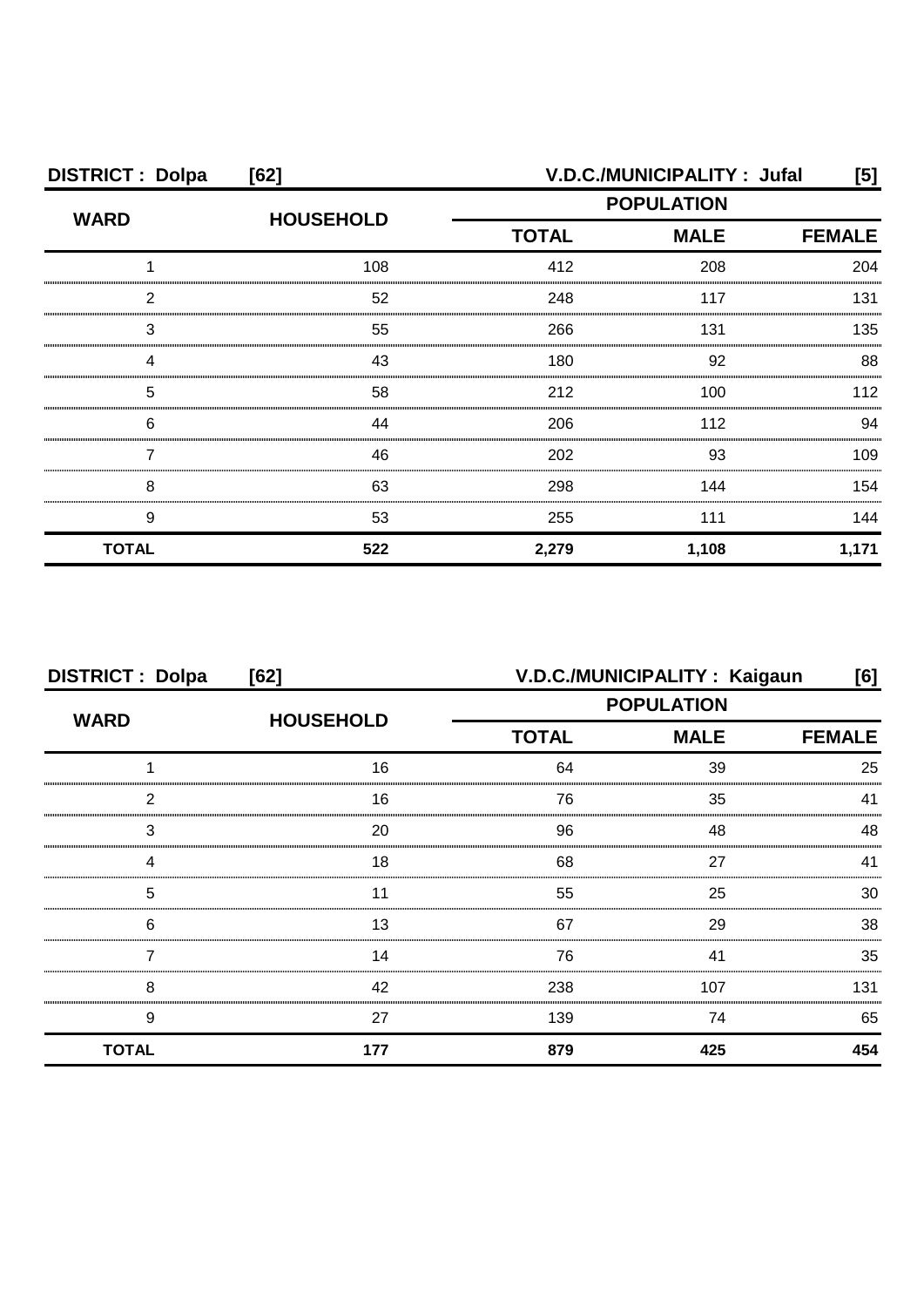| <b>DISTRICT: Dolpa</b> | [62]             | V.D.C./MUNICIPALITY: Kalika<br>[7] |     |               |
|------------------------|------------------|------------------------------------|-----|---------------|
| <b>WARD</b>            | <b>HOUSEHOLD</b> | <b>POPULATION</b>                  |     |               |
|                        |                  | <b>TOTAL</b><br><b>MALE</b>        |     | <b>FEMALE</b> |
|                        | 23               | 129                                | 65  | 64            |
| っ                      | 32               | 168                                | 75  | 93            |
| 3                      | 27               | 157                                | 89  | 68            |
|                        |                  | 73                                 | 38  | 35            |
| 5                      | 30               | 179                                | 94  | 85            |
| 6                      | 48               | 263                                | 136 | 127           |
|                        | 15               | 86                                 | 44  | 42            |
| 8                      | 18               | 92                                 | 50  | 42            |
| 9                      | 32               | 174                                | 93  | 81            |
| <b>TOTAL</b>           | 236              | 1,321                              | 684 | 637           |

| <b>DISTRICT: Dolpa</b><br>[62] |                  | V.D.C./MUNICIPALITY : Lawan<br>[8] |             |               |
|--------------------------------|------------------|------------------------------------|-------------|---------------|
| <b>WARD</b>                    |                  | <b>POPULATION</b>                  |             |               |
|                                | <b>HOUSEHOLD</b> | <b>TOTAL</b>                       | <b>MALE</b> | <b>FEMALE</b> |
|                                | 44               | 170                                | 79          | 91            |
| 2                              | 25               | 121                                | 56          | 65            |
| 3                              | 36               | 205                                | 91          | 114           |
|                                | 30               | 125                                | 58          | 67            |
| 5                              | 38               | 168                                | 74          | 94            |
| 6                              | 40               | 173                                | 76          | 97            |
|                                | 51               | 222                                | 106         | 116           |
| 8                              | 49               | 242                                | 108         | 134           |
| 9                              | 37               | 174                                | 87          | 87            |
| <b>TOTAL</b>                   | 350              | 1,600                              | 735         | 865           |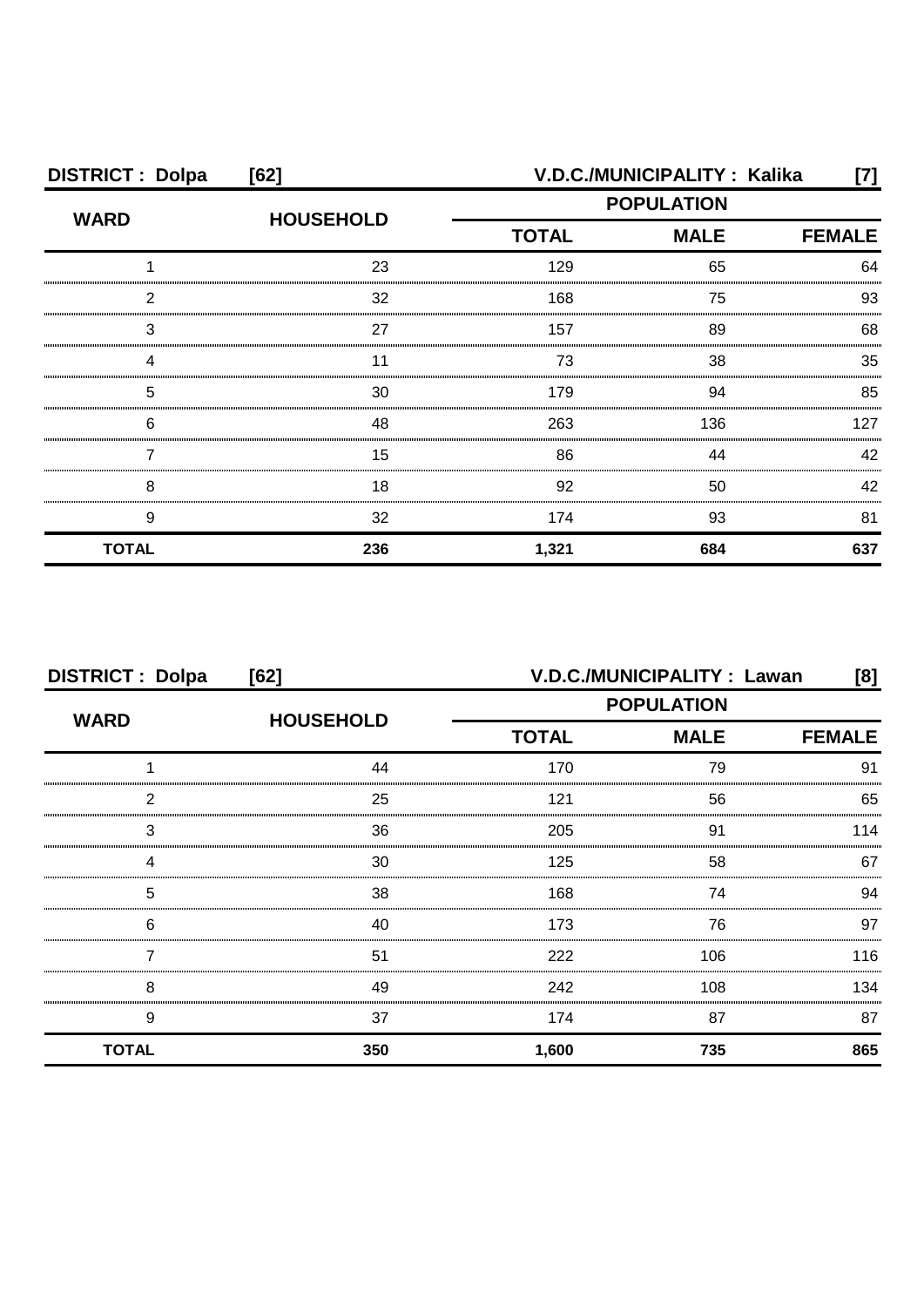| <b>DISTRICT: Dolpa</b> | [62]             | V.D.C./MUNICIPALITY: Lhna<br>[9] |                              |     |
|------------------------|------------------|----------------------------------|------------------------------|-----|
| <b>WARD</b>            | <b>HOUSEHOLD</b> |                                  | <b>POPULATION</b>            |     |
|                        |                  | <b>TOTAL</b>                     | <b>MALE</b><br><b>FEMALE</b> |     |
|                        | 47               | 231                              | 117                          | 114 |
| 2                      | 13               | 68                               | 34                           | 34  |
| 3                      | 19               | 136                              | 60                           | 76  |
|                        | 24               | 130                              | 70                           | 60  |
| 5                      | 16               | 119                              | 60                           | 59  |
| 6                      | 23               | 139                              | 73                           | 66  |
|                        | 17               | 98                               | 51                           | 47  |
| 8                      | 29               | 177                              | 90                           | 87  |
| 9                      | 17               | 101                              | 48                           | 53  |
| <b>TOTAL</b>           | 205              | 1,199                            | 603                          | 596 |

| <b>DISTRICT: Dolpa</b><br>[62] |                  | V.D.C./MUNICIPALITY: Likhu<br>[10] |       |               |
|--------------------------------|------------------|------------------------------------|-------|---------------|
| <b>WARD</b>                    | <b>HOUSEHOLD</b> | <b>POPULATION</b>                  |       |               |
|                                |                  | <b>MALE</b><br><b>TOTAL</b>        |       | <b>FEMALE</b> |
|                                | 30               | 138                                | 69    | 69            |
| 2                              | 53               | 259                                | 118   | 141           |
| 3                              | 55               | 267                                | 129   | 138           |
|                                | 44               | 223                                | 113   | 110           |
| 5                              | 76               | 415                                | 214   | 201           |
| 6                              | 28               | 125                                | 67    | 58            |
|                                | 44               | 228                                | 108   | 120           |
| 8                              | 36               | 209                                | 109   | 100           |
| 9                              | 49               | 342                                | 160   | 182           |
| <b>TOTAL</b>                   | 415              | 2,206                              | 1,087 | 1,119         |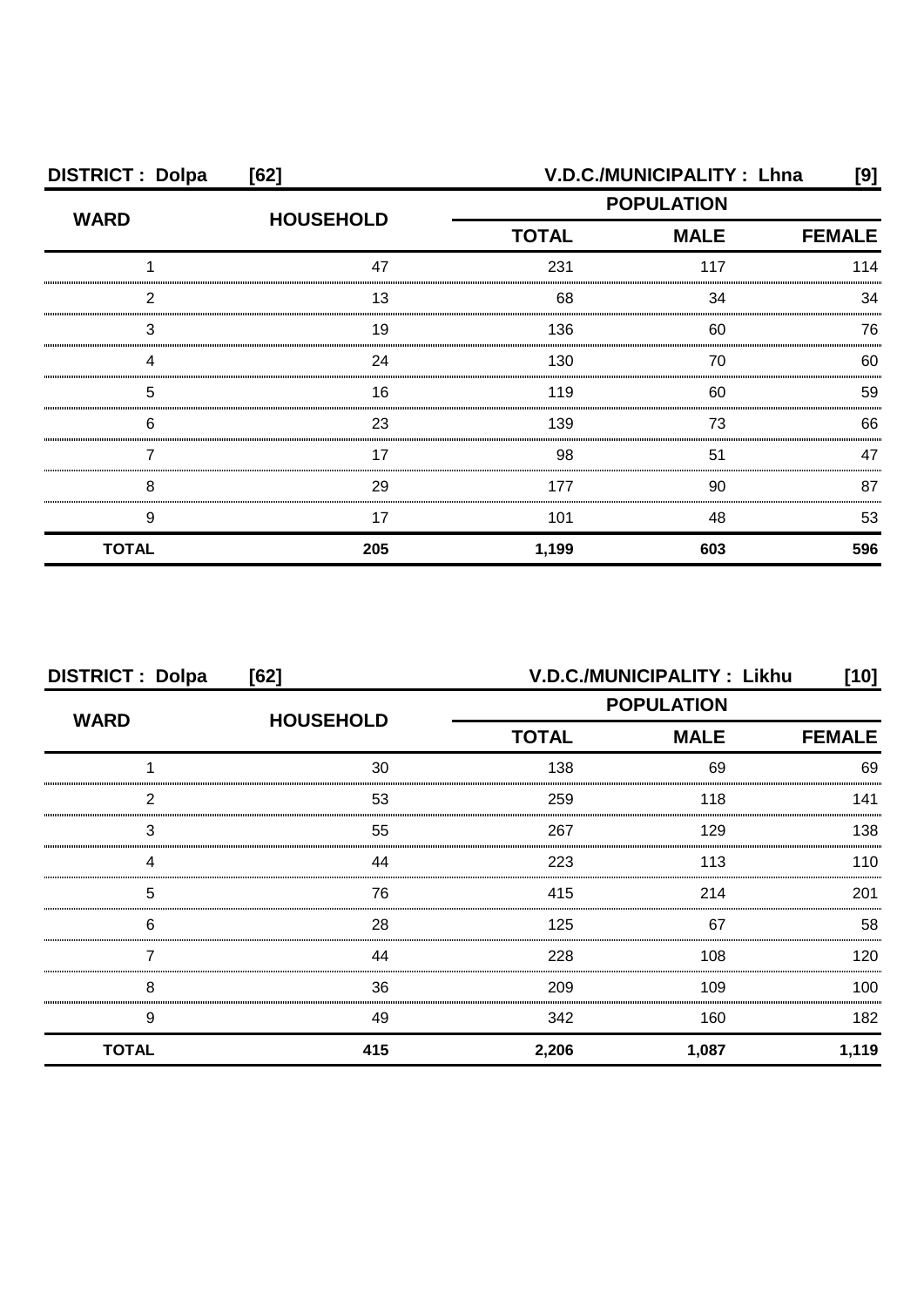| <b>DISTRICT: Dolpa</b> | [62]             | V.D.C./MUNICIPALITY: Majhfal<br>[11] |             |               |
|------------------------|------------------|--------------------------------------|-------------|---------------|
| <b>WARD</b>            | <b>HOUSEHOLD</b> | <b>POPULATION</b>                    |             |               |
|                        |                  | <b>TOTAL</b>                         | <b>MALE</b> | <b>FEMALE</b> |
|                        | 54               | 233                                  | 118         | 115           |
| 2                      | 43               | 215                                  | 109         | 106           |
| З                      | 69               | 349                                  | 172         | 177           |
|                        | 34               | 185                                  | 88          | 97            |
| 5                      | 41               | 222                                  | 102         | 120           |
| 6                      | 64               | 328                                  | 170         | 158.          |
|                        | 70               | 331                                  | 160         | 171           |
| 8                      | 52               | 280                                  | 135         | 145           |
| 9                      | 92               | 433                                  | 220         | 213           |
| <b>TOTAL</b>           | 519              | 2,576                                | 1,274       | 1,302         |

| <b>DISTRICT: Dolpa</b><br>[62] |                  |                             | V.D.C./MUNICIPALITY: Mukot | [12] |
|--------------------------------|------------------|-----------------------------|----------------------------|------|
| <b>WARD</b>                    |                  | <b>POPULATION</b>           |                            |      |
|                                | <b>HOUSEHOLD</b> | <b>TOTAL</b><br><b>MALE</b> | <b>FEMALE</b>              |      |
|                                | 20               | 83                          | 37                         | 46   |
| 2                              | 21               | 76                          | 40                         | 36   |
| 3                              | 12               | 49                          | 26                         | 23   |
|                                | 31               | 134                         | 62                         | 72   |
| 5                              | 13               | 62                          | 24                         | 38   |
| 6                              | 10               | 56                          | 24                         | 32   |
|                                | 23               | 96                          | 47                         | 49   |
| 8                              |                  | 57                          | 23                         | 34   |
| 9                              | 22               | 92                          | 38                         | 54   |
| <b>TOTAL</b>                   | 163              | 705                         | 321                        | 384  |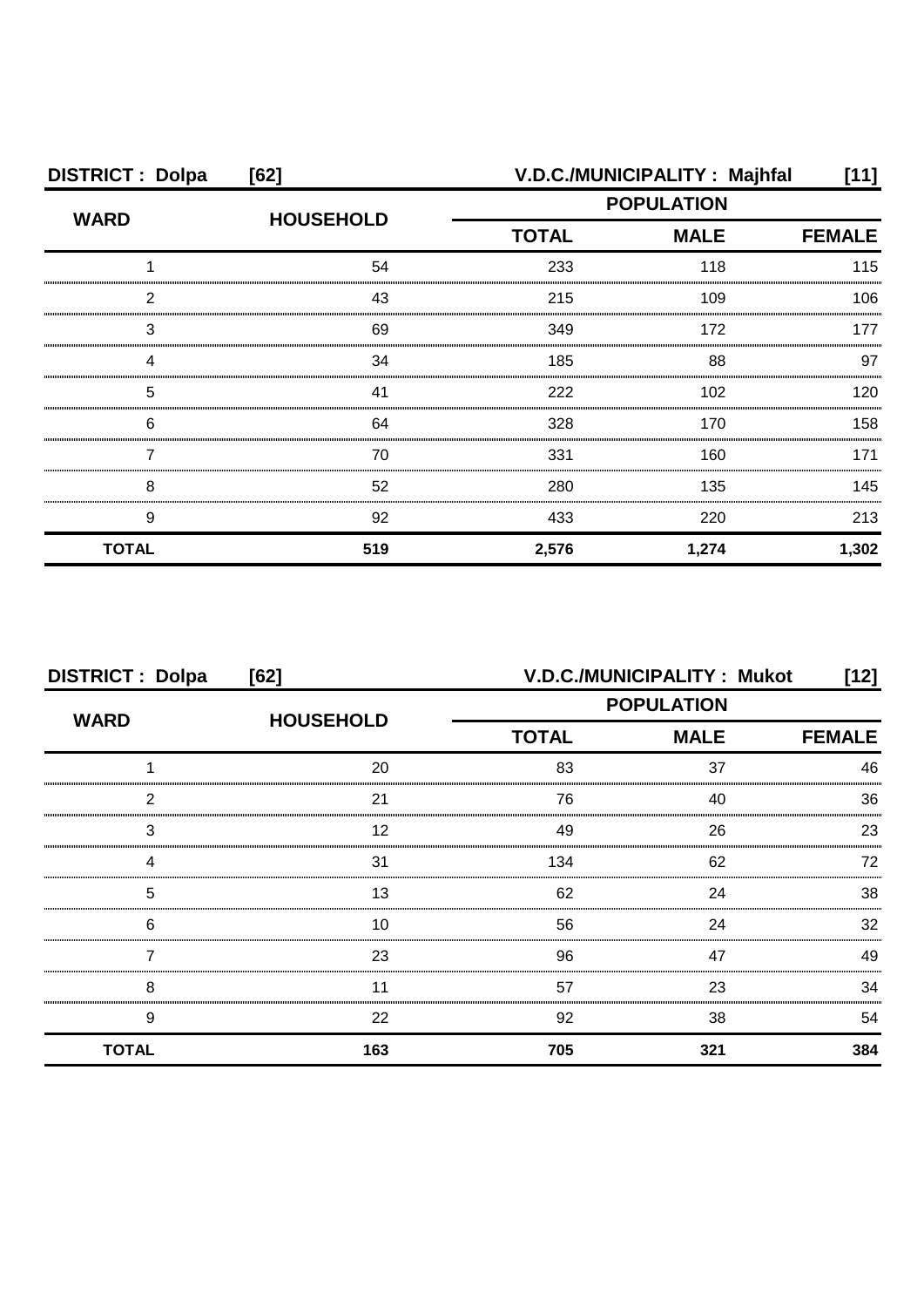| <b>DISTRICT: Dolpa</b> | [62]             |                   | V.D.C./MUNICIPALITY : Narku | [13]          |
|------------------------|------------------|-------------------|-----------------------------|---------------|
| <b>WARD</b>            | <b>HOUSEHOLD</b> | <b>POPULATION</b> |                             |               |
|                        |                  | <b>TOTAL</b>      | <b>MALE</b>                 | <b>FEMALE</b> |
|                        | 28               | 164               | 80                          | 84            |
| 2                      | 43               | 246               | 122                         | 124           |
| З                      | 40               | 214               | 103                         | 111           |
|                        | 27               | 130               | 76                          | 54            |
| 5                      | 48               | 241               | 124                         | 117           |
| 6                      | 25               | 129               | 73                          | 56            |
|                        | 16               | 96                | 52                          | ΔΔ            |
| 8                      | 37               | 185               | 97                          | 88            |
| 9                      | 24               | 118               | 59                          | 59            |
| <b>TOTAL</b>           | 288              | 1,523             | 786                         | 737           |

| <b>DISTRICT: Dolpa</b><br>[62]       |                  | V.D.C./MUNICIPALITY : Pahada<br>[14] |               |       |
|--------------------------------------|------------------|--------------------------------------|---------------|-------|
| <b>WARD</b><br>2<br>3<br>Δ<br>5<br>6 |                  | <b>POPULATION</b>                    |               |       |
|                                      | <b>HOUSEHOLD</b> | <b>TOTAL</b><br><b>MALE</b>          | <b>FEMALE</b> |       |
|                                      | 74               | 401                                  | 201           | 200   |
|                                      | 57               | 260                                  | 129           | 131   |
|                                      | 39               | 184                                  | 90            | 94    |
|                                      | 50               | 233                                  | 111           | 122   |
|                                      | 36               | 168                                  | 75            | 93    |
|                                      | 36               | 192                                  | 92            | 100   |
|                                      | 44               | 220                                  | 113           | 107   |
| 8                                    | 34               | 174                                  | 84            | 90    |
| 9                                    | 70               | 324                                  | 149           | 175   |
| <b>TOTAL</b>                         | 440              | 2,156                                | 1,044         | 1,112 |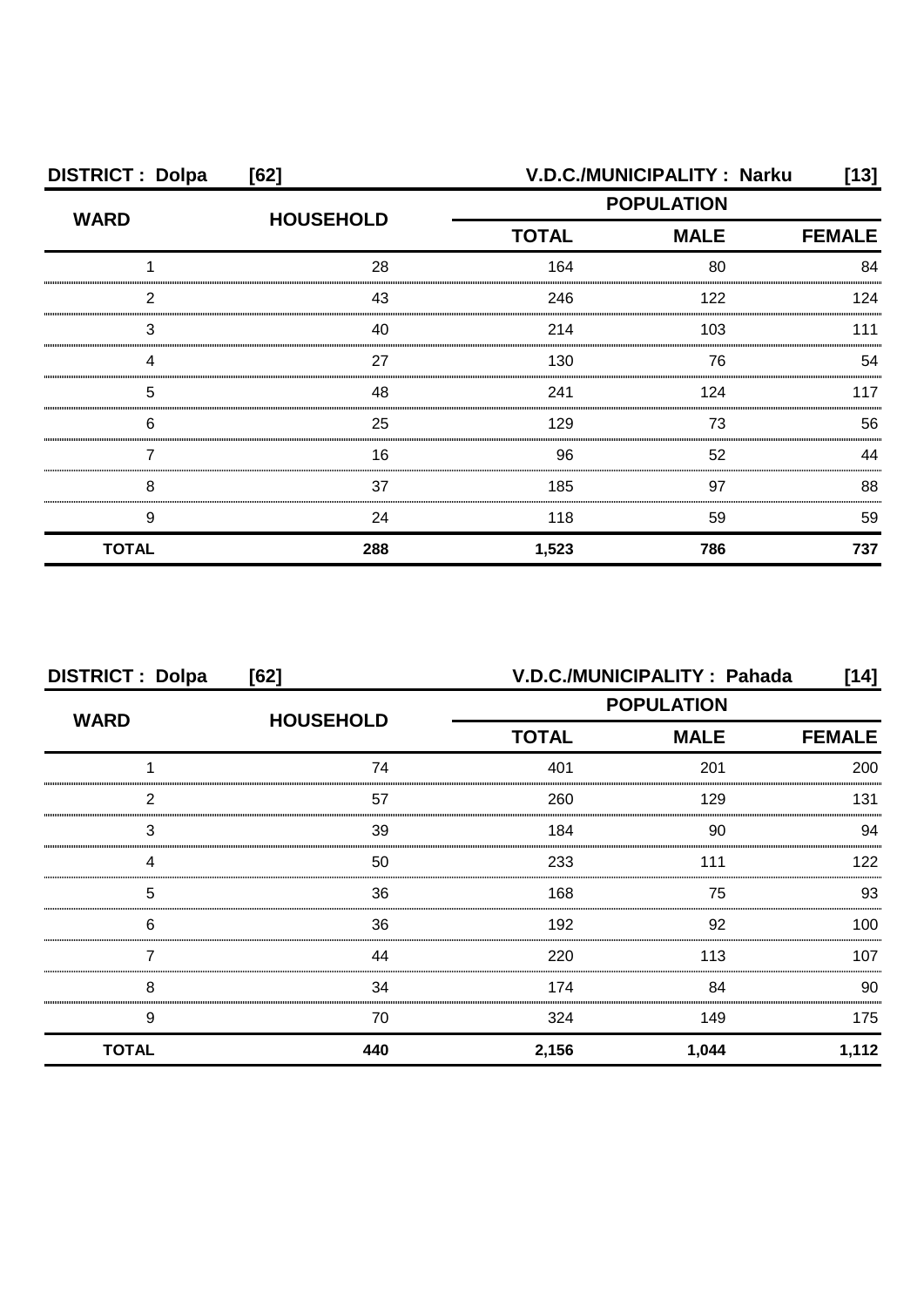| <b>DISTRICT: Dolpa</b> | [62]             | V.D.C./MUNICIPALITY: Phoksundo                   |     | [15]          |
|------------------------|------------------|--------------------------------------------------|-----|---------------|
| <b>WARD</b>            | <b>HOUSEHOLD</b> | <b>POPULATION</b><br><b>MALE</b><br><b>TOTAL</b> |     |               |
|                        |                  |                                                  |     | <b>FEMALE</b> |
|                        | 12               | 55                                               | 26  | 29            |
| ົ                      | 12               | 55                                               | 23  | 32            |
| 3                      | 16               | 56                                               | 30  | 26            |
|                        | 19               | 93                                               | 54  | 39            |
| 5                      | 21               | 108                                              | 61  | 47            |
| 6                      | 10               | 50                                               | 22  | 28            |
|                        | 8                | 41                                               | 18  | 23            |
| 8                      | 10               | 49                                               | 18  | 31            |
| 9                      |                  | 43                                               | 22  | 21            |
| <b>TOTAL</b>           | 115              | 550                                              | 274 | 276           |

| <b>DISTRICT: Dolpa</b><br>[62] |                  |                             | V.D.C./MUNICIPALITY: Raha | [16]          |
|--------------------------------|------------------|-----------------------------|---------------------------|---------------|
| <b>WARD</b>                    | <b>HOUSEHOLD</b> | <b>POPULATION</b>           |                           |               |
|                                |                  | <b>TOTAL</b><br><b>MALE</b> |                           | <b>FEMALE</b> |
|                                |                  | 52                          | 33                        | 19            |
| っ                              | 9                | 49                          | 25                        | 24            |
| 3                              | 16               | 95                          | 48                        |               |
|                                | 16               | 85                          | 45                        | 40            |
| 5                              | 26               | 115                         | 62                        | 53            |
| 6                              | 25               | 111                         | 59                        | 52            |
|                                | 17               | 87                          | 42                        | 45            |
| 8                              | 27               | 137                         | 69                        | 68            |
| 9                              | 43               | 192                         | 104                       | 88            |
| <b>TOTAL</b>                   | 190              | 923                         | 487                       | 436           |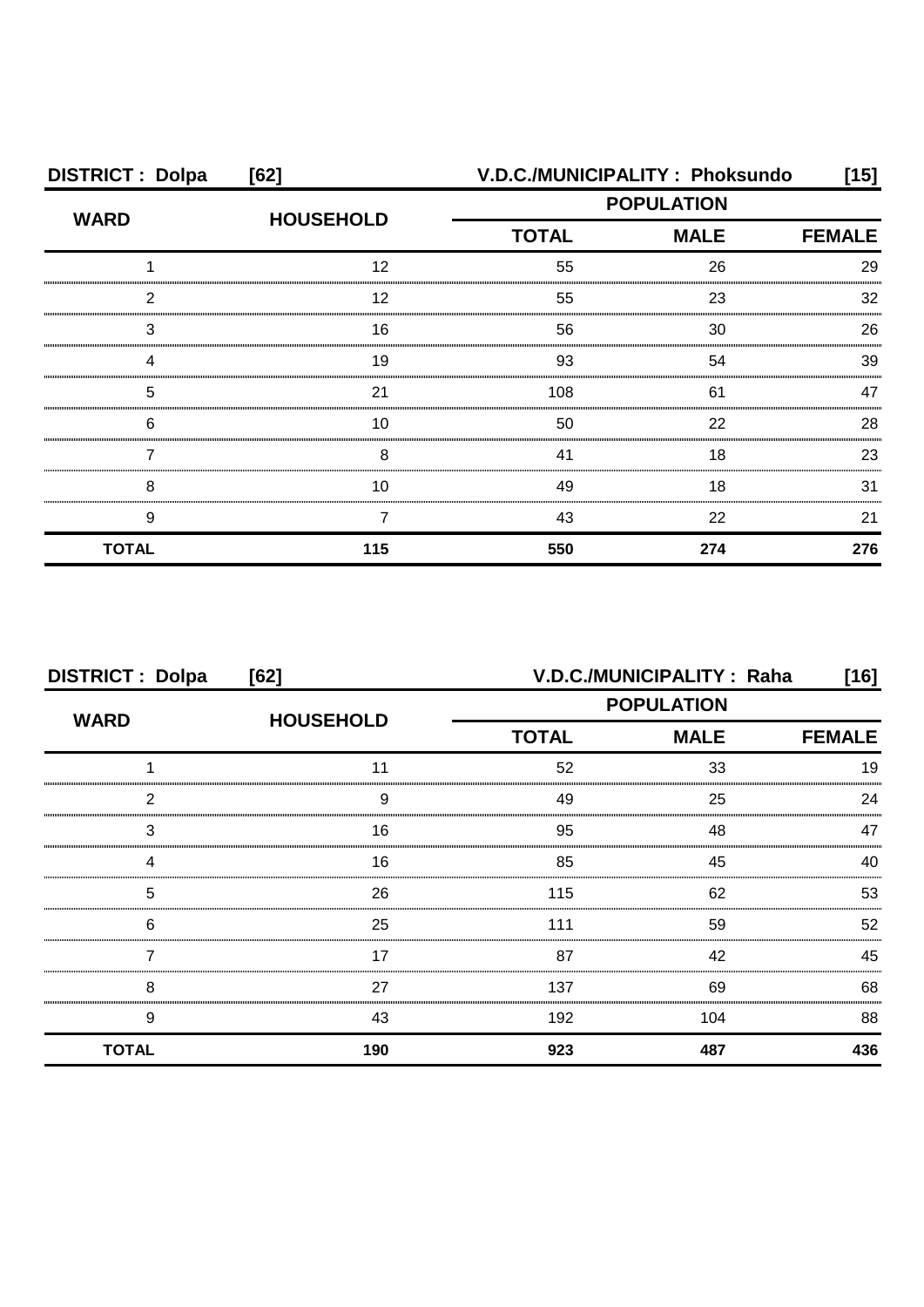| <b>DISTRICT: Dolpa</b> | [62]             | V.D.C./MUNICIPALITY: Rimi |             |               |
|------------------------|------------------|---------------------------|-------------|---------------|
| <b>WARD</b>            | <b>HOUSEHOLD</b> | <b>POPULATION</b>         |             |               |
|                        |                  | <b>TOTAL</b>              | <b>MALE</b> | <b>FEMALE</b> |
|                        | 31               | 148                       | 67          | 81            |
| 2                      | 22               | 131                       | 61          | 70            |
| З                      | 32               | 156                       | 73          | 83            |
|                        | 30               | 163                       | 73          | 90            |
| 5                      | 26               | 158                       | 80          | 78            |
| 6                      | 33               | 191                       | 97          | .94           |
|                        | 20               | 105                       | 49          | 56            |
| 8                      | 23               | 119                       | 65          | 54            |
| 9                      | 39               | 223                       | 111         | 112           |
| <b>TOTAL</b>           | 256              | 1,394                     | 676         | 718           |

| <b>DISTRICT: Dolpa</b><br>[62] |                  | V.D.C./MUNICIPALITY: Sahartara<br>$[18]$ |             |               |
|--------------------------------|------------------|------------------------------------------|-------------|---------------|
| <b>WARD</b>                    |                  | <b>POPULATION</b>                        |             |               |
|                                | <b>HOUSEHOLD</b> | <b>TOTAL</b>                             | <b>MALE</b> | <b>FEMALE</b> |
|                                | 23               | 102                                      | 45          | 57            |
| 2                              | 63               | 276                                      | 131         | 145           |
| 3                              | 50               | 200                                      | 86          | 114           |
| Δ                              | 47               | 215                                      | 106         | 109           |
| 5                              | 34               | 168                                      | 79          | 89            |
| 6                              | 59               | 270                                      | 124         | 146           |
|                                | 61               | 289                                      | 135         | 154           |
| 8                              | 44               | 249                                      | 122         | 127           |
| 9                              | 49               | 207                                      | 94          | 113           |
| <b>TOTAL</b>                   | 430              | 1,976                                    | 922         | 1,054         |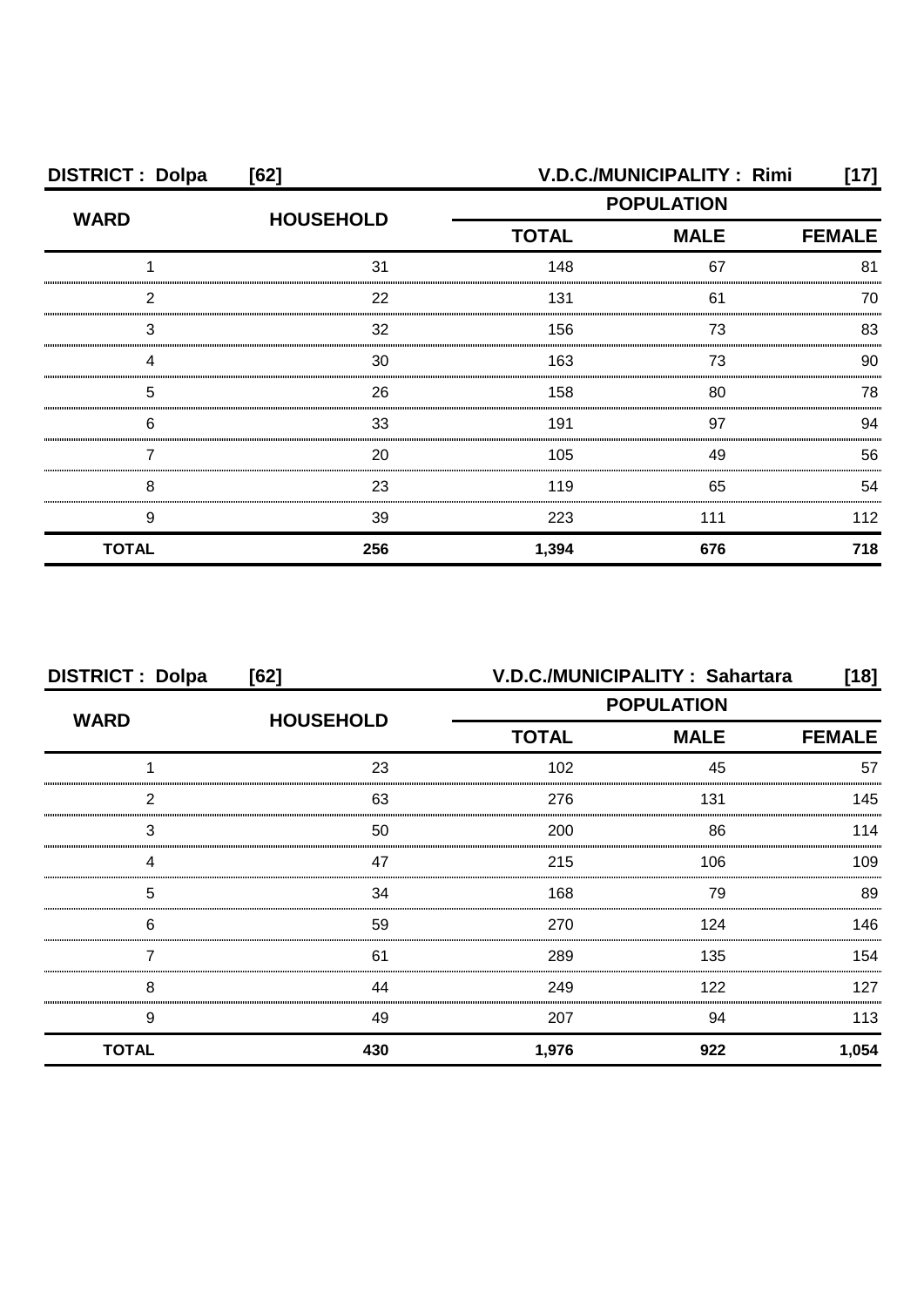| <b>DISTRICT: Dolpa</b> | [62]             |                                                                                                  | V.D.C./MUNICIPALITY: Saldang | [19]  |
|------------------------|------------------|--------------------------------------------------------------------------------------------------|------------------------------|-------|
| <b>WARD</b>            | <b>HOUSEHOLD</b> | <b>POPULATION</b>                                                                                |                              |       |
|                        |                  | <b>TOTAL</b><br><b>MALE</b><br>197<br>103<br>120<br>233<br>131<br>67<br>312<br>152<br>118<br>252 | <b>FEMALE</b>                |       |
|                        | 45               |                                                                                                  |                              | 94    |
| 2                      | 50               |                                                                                                  |                              | 113   |
| З                      | 34               |                                                                                                  |                              | 64    |
|                        | 81               |                                                                                                  |                              | 160   |
| 5                      | 68               |                                                                                                  |                              | 134   |
| 6                      | 74               | 272                                                                                              | 136                          | 136.  |
|                        | 71               | 295                                                                                              | 132                          | 163   |
| 8                      | 58               | 259                                                                                              | 125                          | 134   |
| 9                      | 41               | 152                                                                                              | 67                           | 85    |
| <b>TOTAL</b>           | 522              | 2,103                                                                                            | 1,020                        | 1,083 |

| <b>DISTRICT: Dolpa</b><br>[62] |                  | V.D.C./MUNICIPALITY: Sarmi<br>[20] |             |               |
|--------------------------------|------------------|------------------------------------|-------------|---------------|
|                                |                  | <b>POPULATION</b>                  |             |               |
| <b>WARD</b>                    | <b>HOUSEHOLD</b> | <b>TOTAL</b>                       | <b>MALE</b> | <b>FEMALE</b> |
|                                | 55               | 293                                | 159         | 134           |
| 2                              | 47               | 271                                | 137         | 134           |
| 3                              | 62               | 357                                | 171         | 186           |
| 4                              | 57               | 375                                | 171         | 204           |
| 5                              | 41               | 237                                | 121         | 116           |
| 6                              | 37               | 229                                | 112         | 117           |
|                                | 44               | 220                                | 114         | 106           |
| 8                              | 30               | 159                                | 74          | 85            |
| 9                              | 29               | 144                                | 67          | 77            |
| <b>TOTAL</b>                   | 402              | 2,285                              | 1,126       | 1,159         |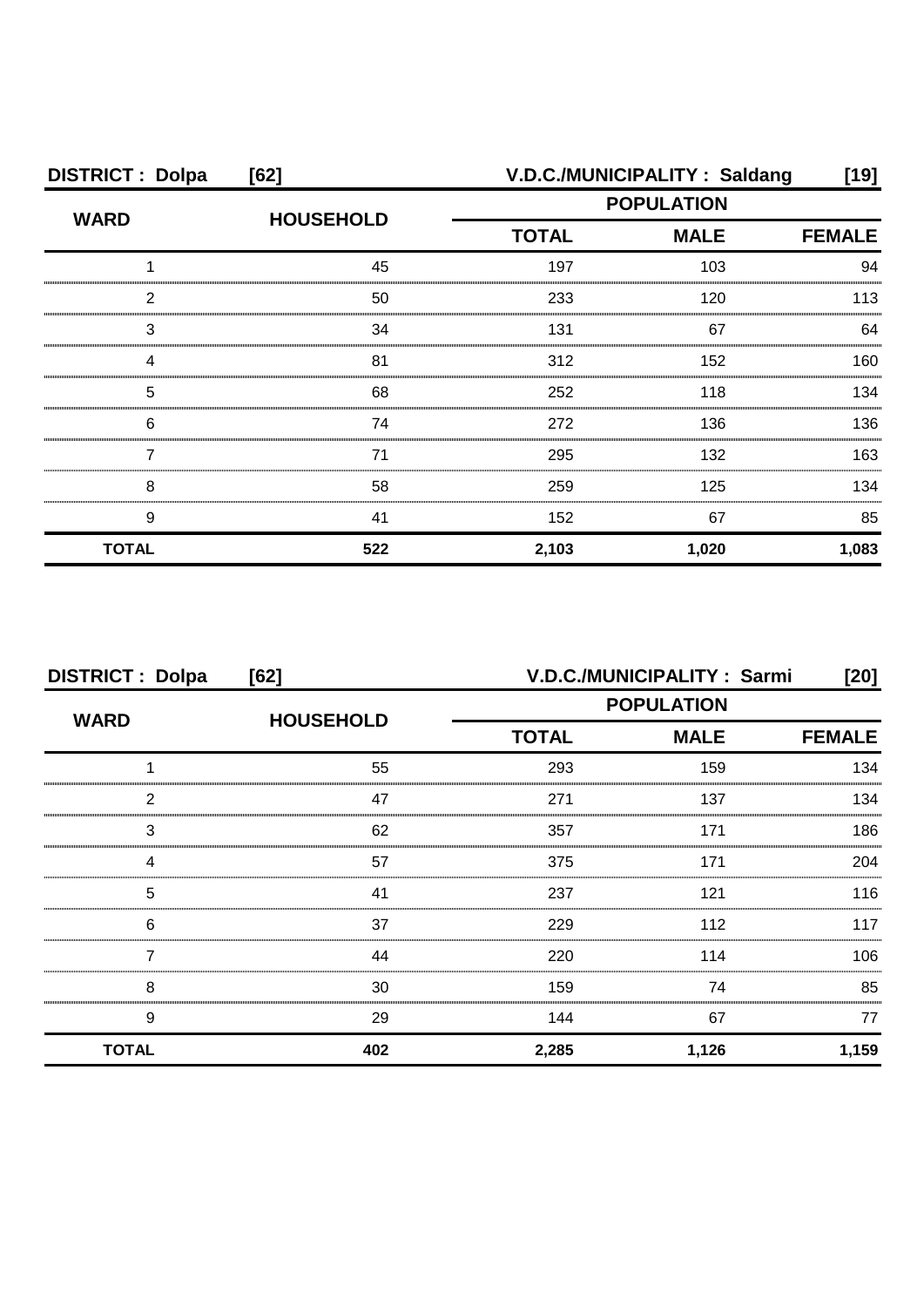| <b>DISTRICT: Dolpa</b> | [62]             |                                                  | V.D.C./MUNICIPALITY: Sunhoo | [21]          |
|------------------------|------------------|--------------------------------------------------|-----------------------------|---------------|
| <b>WARD</b>            | <b>HOUSEHOLD</b> | <b>POPULATION</b><br><b>TOTAL</b><br><b>MALE</b> |                             |               |
|                        |                  |                                                  |                             | <b>FEMALE</b> |
|                        | 27               | 120                                              | 64                          | 56            |
| 2                      | 36               | 166                                              | 88                          | 78            |
| 3                      | 35               | 162                                              | 72                          | 90            |
|                        | 32               | 159                                              | 80                          | 79            |
| 5                      | 39               | 219                                              | 99                          | 120           |
| 6                      | 37               | 227                                              | 111                         | 116           |
|                        | 49               | 245                                              | 128                         | 117           |
| 8                      | 44               | 240                                              | 123                         | 117           |
| 9                      | 64               | 308                                              | 135                         | 173           |
| <b>TOTAL</b>           | 363              | 1,846                                            | 900                         | 946           |

| <b>DISTRICT: Dolpa</b><br>[62] |                  |                   | V.D.C./MUNICIPALITY: Tinje | [22]          |
|--------------------------------|------------------|-------------------|----------------------------|---------------|
|                                | <b>HOUSEHOLD</b> | <b>POPULATION</b> |                            |               |
| <b>WARD</b><br>າ<br>3          |                  | <b>TOTAL</b>      | <b>MALE</b>                | <b>FEMALE</b> |
|                                | 31               | 159               | 77                         | 82            |
|                                | 26               | 98                | 32                         | 66            |
|                                | 31               | 131               | 57                         | 74            |
|                                | 28               | 156               | 73                         | 83            |
| 5                              | 31               | 164               | 66                         | 98            |
| 6                              | 31               | 156               | 79                         | 77            |
|                                | 25               | 115               | 59                         | 56            |
| 8                              | 21               | 84                | 41                         | 43            |
| 9                              | 32               | 140               | 68                         | 72            |
| <b>TOTAL</b>                   | 256              | 1,203             | 552                        | 651           |